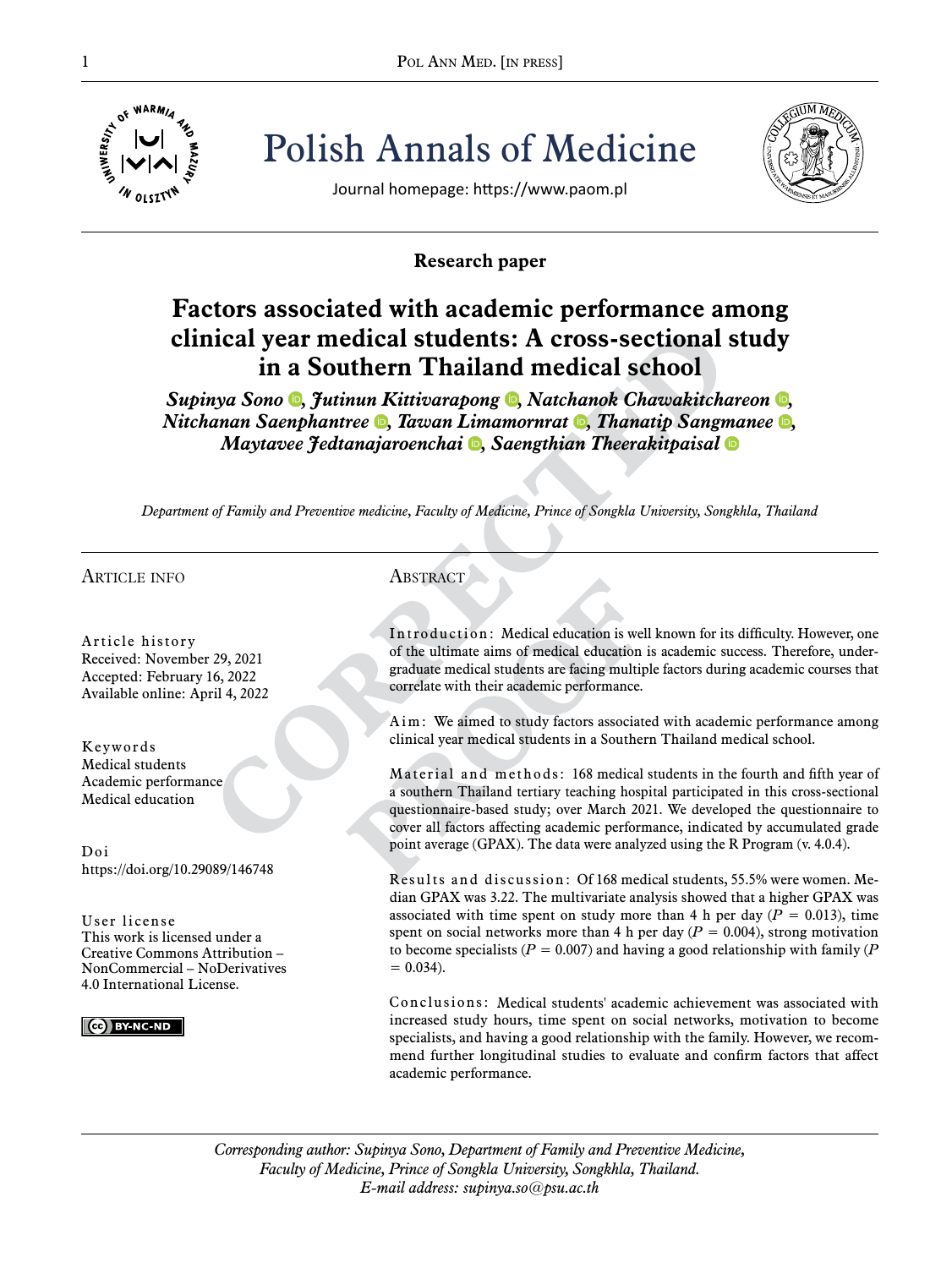### **1. Introduction**

Medical students' academic performance has always been the primary goal in medical education. Good academic performance can bring good opportunities to medical students' future careers.1,2 At the same time, low academic performance can delay graduation or result in a repeat of an academic year and may affect the success rate of medical students.3 Moreover, students' performances are associated with medical education personnel, reflecting their curriculum design.

Medical education is one of the most expensive courses. It also requires more academic years compared to other fields of study. For example, a six-year curriculum (three years of pre-clinical and another three years of clinical years) is required to get a medical degree and become a certified physician in Thailand. Therefore, the financial burden of paying tuition fees for the additional years may occur when students repeat their studies.

Academic achievement depends on many factors such as age, gender, support system, learning style, health status, relationships, mentality, and attitude.<sup>3-15</sup> Many studies have positively and negatively reported factors that affect students' academic achievement. For example, Lumley, 2015 found no significance among genders.<sup>5</sup> A study in Nigeria showed that a sound support system helps improve academic performance in medical students.16 On the other hand, a study in the United Kingdom reported that medical students who pay the tuition fee themselves had significantly lower academic performance.<sup>5</sup> According to a study from Saudi Arabia, learning style also affects the grade point average (GPA).6 Learning-related emotions also influence the metacognitive learning strategies that affect academic performance.17 Moreover, a study from Pakistan found an association between low anxiety levels and good academic performance.18

#### **2. Aim**

We believe it is essential to identify the factors influencing medical students' academic performances. Therefore, this study planned to assess these factors and their correlation with academic performance among clinical year medical students in Southern Thailand.

## **3. Material and methods**

This cross-sectional questionnaire-based study was conducted in March 2021 in a southern Thailand tertiary care teaching hospital. A clinical year or fourth and fifth-year medical students were included in the study. Interested medical students could freely enroll in the study by anonymously completing and submitting the online questionnaire. Therefore, we excluded incomplete-filled questionnaires from our research. The first page of the online questionnaire contained information about the study and a consent form.

We developed an online questionnaire, initially in the Thai language, using Google forms, covering factors affecting academic performance, including general information, health information, educational information, and extracurricular activities. The cumulative GPA (GPAX), calculated from the grade received in each subject during study divided by each subjects' credits, was used as an outcome,<sup>19</sup> as it is universally used to assess academic performance.<sup>20</sup> Three experts in medical education tested the content validity index. Internal consistency was evaluated via a pilot study among 30 medical students from another campus.

#### **3.1. Data collection and outcome measured**

Participants could access the online questionnaire via quick response (QR) code or uniform resource locator (URL) shown on advertised posters, which could be found both offline (classrooms, canteen, dormitory) and online (Facebook page of medical student association). Therefore, the participants could fill out the questionnaire freely and anonymously. This study included a total of 168 participants.

The primary outcome of this study is the GPAX. In Thailand, university students who graduate with a GPAX of more than 3.50 receive their degree with first-class honors, and those whose GPAX is more than 3.25 will receive a second-class honors degree. In our study, we defined good academic performance as GPAX at least 3.25. The difference in these factors between the higher GPAX group ( $\geq$ 3.25) and the lower GPAX group  $( $3.25$ )$  will be explored.

#### **3.2. Statistical analysis**

The collected data was exported from google forms and then tabulated via Microsoft Excel 2019 software. The data was kept confidential through an encoding method. The R Program (v. 4.04) was used for analysis. We used stepwise methods for variable selection and then analyzed data using bivariate and multivariate linear regression methods.

#### **4. Results**

The median (IQR) of the participants' age was 23 years (22.6, 23.5). The demographic data of the participants are shown in Table 1.

Regarding health factors, the hours of sleep, time spent on physical activity, smoking, alcohol consumption, and having underlying medical diseases were not significantly different between the higher GPAX group and the lower GPAX group. However, the students with higher GPAX have a significantly higher proportion of low body mass index ( $BMI < 25$ ) individuals. In addition, the prevalence of psychiatric disorders and other mental health issues between the two groups is not significantly different (Table 2).

More than half (67.3%) of the participants preferred to study alone than in a group. However, the learning style is not significantly different between the two groups. The top three motivations for studying among medical students were high academic expectations (45.8%), enjoying learning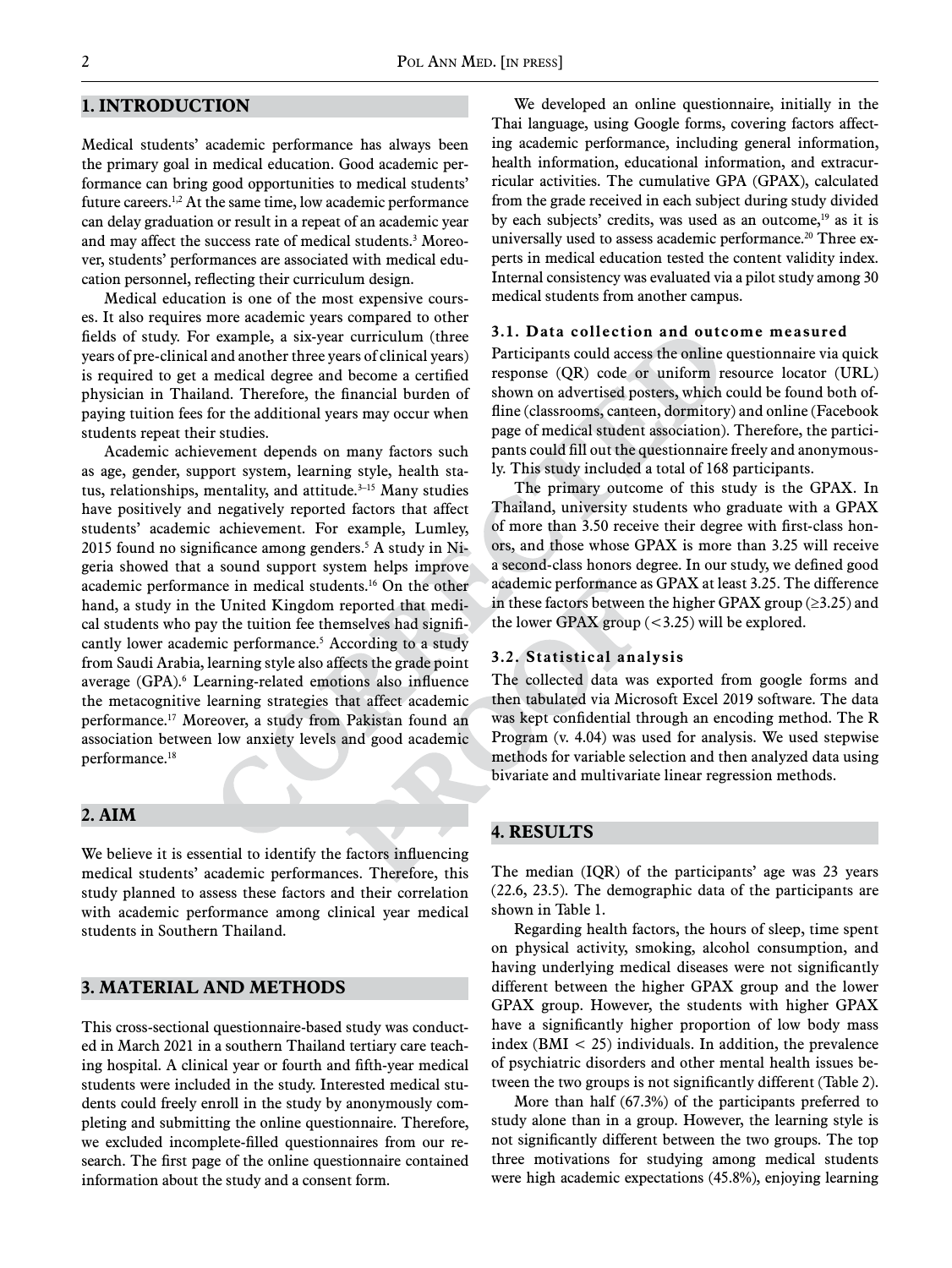**Table 1. Comparison of Demographic Data to GPAX.**

| Factors                      | GPA < 3.25                                        | $GPA \geq 3.25$ | Total<br>$(N = 168)$ | $P$ value            | Factors                        | GPA < 3.25           |
|------------------------------|---------------------------------------------------|-----------------|----------------------|----------------------|--------------------------------|----------------------|
| Gender, $n$ $(\%)$           |                                                   |                 |                      |                      | BMI, median                    | 21                   |
| Female                       | 46(55.4)                                          | 49 (57.6)       | 95(56.5)             | $0.892$ <sup>a</sup> | (Q1, Q3)                       | (19.8, 23.9)         |
| Male                         | 37(44.6)                                          | 36 (42.4)       | 73 (43.5)            |                      | BMI                            |                      |
| Age, median<br>(IQR)         | 23.2 (22.6, 23.6) 23 (22.7, 23.5) 23 (22.6, 23.5) |                 |                      |                      | ${<}25$<br>$\geq$ 25           | 66(79.5)<br>17(20.5) |
|                              | Allowance per month (Thai Baht), $n$ (%)          |                 |                      |                      | Hours of sleep per day         |                      |
| < 8000                       | 35(42.2)                                          | 26(30.6)        | 61(36.3)             | 0.398 <sup>b</sup>   | < 6 h                          | 35(42.2)             |
| $\geq 8000$                  | 48 (57.8)                                         | 59 (69.4)       | 107(63.7)            |                      | $6-8h$                         | 46 (55.4)            |
| Year of study, $n$ (%)       |                                                   |                 |                      |                      | $>8$ h                         | 2(2.4)               |
| $\overline{4}$               | 37(44.6)                                          | 28 (32.9)       | 65(38.7)             | $0.165$ <sup>a</sup> | Hours spent on physical activi |                      |
| 5                            | 46(55.4)                                          | 57(67.1)        | 103(61.3)            |                      | No                             | 27(32.5)             |
| Educational Support, $n$ (%) |                                                   |                 |                      |                      | $<$ 2.5 h/week                 | 21(25.3)             |
| From family                  | 66 (79.5)                                         | 72 (84.7)       | 138 (82.1)           |                      | $\geq$ 2.5 h/week              | 35(42.2)             |
| Scholarship                  | 13(15.7)                                          | 9(10.6)         | 22(13.1)             |                      | Smoking                        |                      |
| Study loan                   | 3(3.6)                                            | 3(3.5)          | 6(3.6)               |                      | Yes                            | 4(4.8)               |
| Self-pay                     | 1(1.2)                                            | 1(1.2)          | 2(1.2)               |                      | No.                            | 79 (95.2)            |
| Relationship Status, $n$ (%) |                                                   |                 |                      |                      | Alcohol consumption            |                      |
| Single                       | 52(62.7)                                          | 56 (65.9)       | 108(64.3)            |                      | Yes                            | 44 (53)              |
| In relationship              | 21(25.3)                                          | 26(30.6)        | 47(28)               | 0.109a               | N <sub>o</sub>                 | 39(47)               |
| Open rela-<br>tionship       | 10(12)                                            | 3(3.5)          | 13(7.7)              |                      | Having an underlying medica    |                      |
|                              | Having a good relationship with family, $n$ (%)   |                 |                      |                      | yes                            | 8(9.6)               |
| Yes                          | 55(66.3)                                          | 68(80)          | 123(73.2)            |                      | no                             | 75(90.4)             |
| N <sub>0</sub>               | 28 (33.7)                                         | 17(20)          | 45(26.8)             | $0.066$ <sup>a</sup> | Having been diagnosed psych    |                      |
|                              | Having a good relationship with friends, $n$ (%)  |                 |                      |                      | yes                            | 14(16.9)             |
| Yes                          | 79 (95.2)                                         | 82 (96.5)       | 161 (95.8)           |                      | no                             | 69(83.1)             |
| No                           | 4(4.8)                                            | 3(3.5)          | 7(4.2)               | 0.718C               | Having mental health issues in |                      |
|                              |                                                   |                 |                      |                      | yes                            | 17(20.5)             |

**Table 2. Comparison of Health-related factors to GPAX.**

Comments: <sup>a</sup> Chi-squared test, <sup>b</sup> Ranksum test, <sup>c</sup> Fisher's exact test.

(38.1%), and expectation for specialist training (33.3%). %). Surprisingly, 37.3% of the participant reported not having any motivation. However, the expectation for specialist training is the only significantly different factor between the two groups. The higher GPAX group has a higher proportion of individuals who plan to be specialists. The top three reasons for enrolling in medical school were their preference (45.8%), no specific reason but a high enough score for registering (25.6%), and following social value (14.3%). The reasons for enrolling did not differ between the two groups (Table 3).

Regarding extraarticular activities, 51.8% spent 2–4 h on social networks, and 39.3% spent more than 4 h. Almost twothirds (63.1%) of the participants spent time on games less than 2 h. There are 26.2% of the participant reported attending clubs or participating in volunteer work for at least 5 h per week. We did not find any significant difference between the high and low GPAX groups regarding these factors (Table 4).

Multivariate analysis revealed that GPAX was positively associated with increased studying time per day  $(>4 h)$ ,

|                                            | Factors                                   | GPA < 3.25         | $GPA \geq 3.25$                                   | Total<br>$(N = 168)$ | $P$ value            |  |  |
|--------------------------------------------|-------------------------------------------|--------------------|---------------------------------------------------|----------------------|----------------------|--|--|
|                                            | BMI, median<br>(Q1, Q3)                   | 21<br>(19.8, 23.9) | 20.7<br>(19.1, 22.2)                              | 20.9<br>(19.5, 22.7) | $0.113$ <sup>a</sup> |  |  |
|                                            | BMI                                       |                    |                                                   |                      |                      |  |  |
|                                            | ${<}25$                                   | 66(79.5)           | 78 (91.8)                                         | 144 (85.7)           | 0.041 h              |  |  |
|                                            | $\geq$ 25                                 | 17(20.5)           | 7(8.2)                                            | 24(14.3)             |                      |  |  |
|                                            | Hours of sleep per day                    |                    |                                                   |                      |                      |  |  |
|                                            | < 6 h                                     | 35(42.2)           | 39(45.9)                                          | 74 (44)              |                      |  |  |
|                                            | $6-8h$                                    | 46(55.4)           | 41(48.2)                                          | 87(51.8)             | $0.405$ $\degree$    |  |  |
|                                            | >8 h                                      | 2(2.4)             | 5(5.9)                                            | 7(4.2)               |                      |  |  |
|                                            | Hours spent on physical activity per week |                    |                                                   |                      |                      |  |  |
|                                            | No                                        | 27(32.5)           | 26(30.6)                                          | 53(31.5)             |                      |  |  |
|                                            | $<$ 2.5 h/week                            | 21(25.3)           | 19(22.4)                                          | 40(23.8)             | 0.807 h              |  |  |
|                                            | $\geq$ 2.5 h/week                         | 35(42.2)           | 40 (47.1)                                         | 75 (44.6)            |                      |  |  |
|                                            | Smoking                                   |                    |                                                   |                      |                      |  |  |
|                                            | Yes                                       | 4(4.8)             | 0(0)                                              | 4(2.4)               |                      |  |  |
|                                            | No.                                       | 79 (95.2)          | 85 (100)                                          | 164(97.6)            | $0.057$ $\circ$      |  |  |
|                                            | Alcohol consumption                       |                    |                                                   |                      |                      |  |  |
|                                            | Yes                                       | 44 (53)            | 41(48.2)                                          | 85 (50.6)            | 0.642 <sup>b</sup>   |  |  |
|                                            | N <sub>o</sub>                            | 39 (47)            | 44 (51.8)                                         | 83 (49.4)            |                      |  |  |
|                                            | Having an underlying medical disease      |                    |                                                   |                      |                      |  |  |
|                                            | yes                                       | 8(9.6)             | 8(9.4)                                            | 16(9.5)              |                      |  |  |
|                                            | no                                        | 75(90.4)           | 77 (90.6)                                         | 152 (90.5)           | 1 <sup>b</sup>       |  |  |
| Having been diagnosed psychiatric disorder |                                           |                    |                                                   |                      |                      |  |  |
|                                            | yes                                       | 14(16.9)           | 6(7.1)                                            | 20(11.9)             |                      |  |  |
|                                            | no                                        | 69(83.1)           | 79 (92.9)                                         | 148 (88.1)           | 0.085 h              |  |  |
|                                            |                                           |                    | Having mental health issues in the last 12 months |                      |                      |  |  |
|                                            | yes                                       | 17(20.5)           | 10(11.8)                                          | 27(16.1)             |                      |  |  |
|                                            | no                                        | 66 (79.5)          | 75 (88.2)                                         | 141 (83.9)           | 0.184 <sup>b</sup>   |  |  |

Comments:  $a$  Ranksum test,  $b$  Chi-squared test,  $c$  Fisher's exact test.

motivation to enroll in specialist training, having good relationships with family, and increased hours spent on social networks (>4 h). However, there was a negative association between GPAX and increased BMI  $(\geq 25)$  and the presence of a psychiatric disorder (Table 5).

#### **5. Discussion**

In this study, we can identify many factors in various areas that can affect the learning outcome of medical students in both positive and negative ways.

BMI is the only health factor that negatively affects academic performance among medical students in our setting. However, the result from a cross-sectional study cannot explain the cause-and-effect relationship. Medical students should have a healthy lifestyle; for example, healthy food, a safe environment, and adequate physical activity, which can promote overall well-being.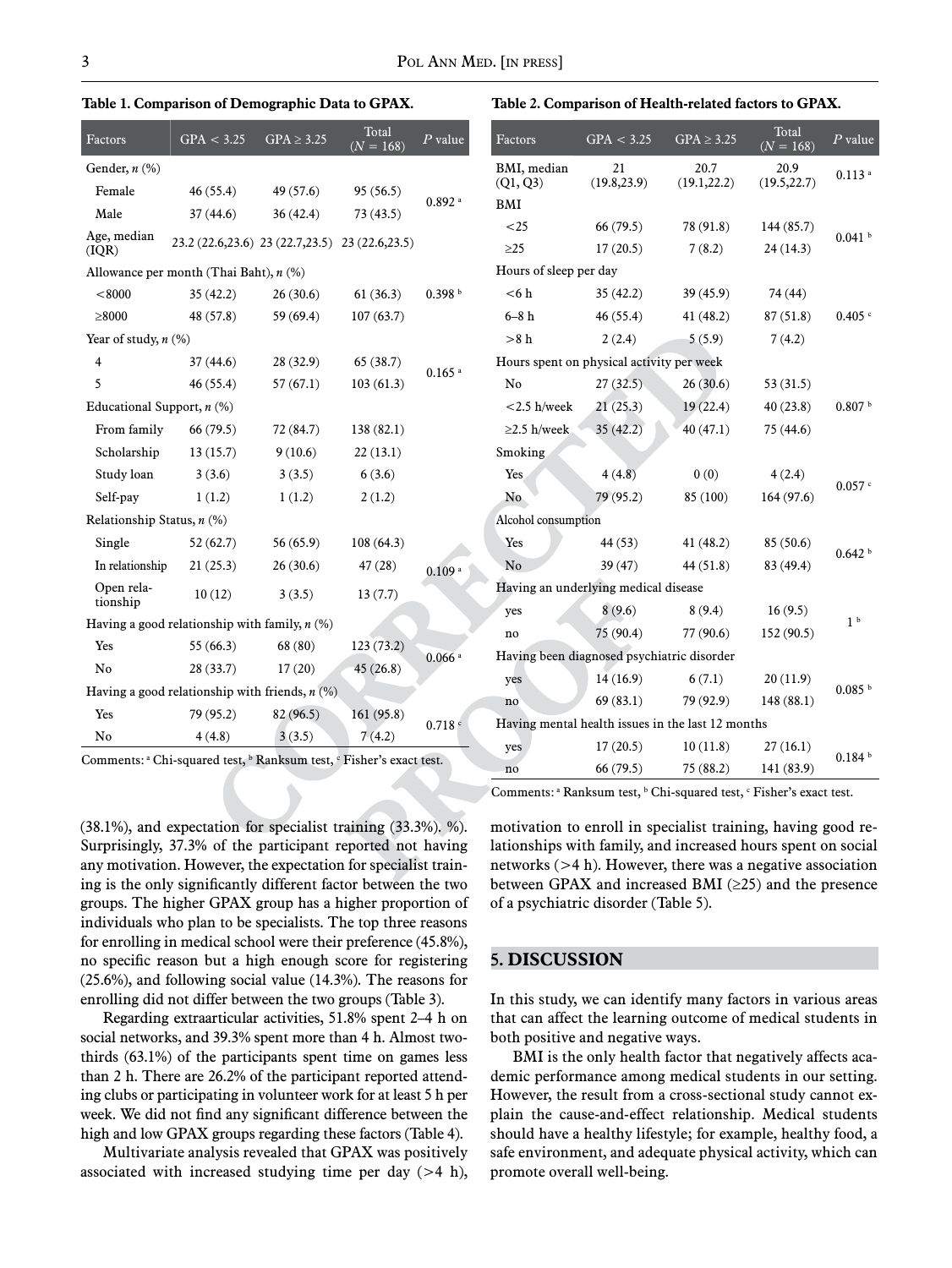|  |  | Table 3. Comparison of learning-related factors to GPAX. |  |  |  |  |  |  |
|--|--|----------------------------------------------------------|--|--|--|--|--|--|
|--|--|----------------------------------------------------------|--|--|--|--|--|--|

| Factors                                                                         | GPA <<br>3.25 | $GPA \geq$<br>3.25   | Total<br>$(N = 168)$ | $P$ value            |
|---------------------------------------------------------------------------------|---------------|----------------------|----------------------|----------------------|
| Reason for enrolling in medical school                                          |               |                      |                      |                      |
| According to their own<br>needs                                                 |               | $37(44.6)$ 40 (47.1) | 77 (45.8)            |                      |
| Decided on the needs of<br>the family                                           | 8(9.6)        | 8(9.4)               | 16(9.5)              |                      |
| Social values                                                                   | 10(12)        | 14(16.5)             | 24(14.3)             | $0.326$ <sup>a</sup> |
| Having a high enough<br>score to enroll in medical $26(31.3)$ 17 (20)<br>school |               |                      | 43 (25.6)            |                      |
| Other reasons                                                                   | 2(2.4)        | 6(7.1)               | 8(4.8)               |                      |
| Learning style, $N(\%)$                                                         |               |                      |                      |                      |
| Study alone                                                                     | 55(66.3)      | 58 (68.2)            | 113(67.3)            | $0.914$ <sup>a</sup> |
| Study in group                                                                  | 28(33.7)      | 27(31.8)             | 55(32.7)             |                      |
| Hours spent on study per day, $N(\%)$                                           |               |                      |                      |                      |
| $<$ 2 h                                                                         | 49 (59)       | 40(47.1)             | 89(53)               |                      |
| $2-4h$                                                                          | 33(39.8)      | 34(40)               | 67(39.9)             | $0.01$ <sup>a</sup>  |
| >4 h                                                                            | 1(1.2)        | 11(12.9)             | 12(7.1)              |                      |
| Motivation for studying, $N$ (%)                                                |               |                      |                      |                      |
| High academic expecta-<br>tion                                                  |               | $30(36.1)$ 47 (55.3) | 77(45.8)             | 0.02 <sup>a</sup>    |
| Enjoy learning                                                                  | 29(34.9)      | 35(41.2)             | 64(38.1)             | $0.501$ <sup>a</sup> |
| Pressure from family                                                            | 3(3.6)        | 7(8.2)               | 10(6)                | 0.329 <sup>b</sup>   |
| The expectation for spe-<br>cialist training                                    | 19(22.9)      | 37(43.5)             | 56(33.3)             | $0.008$ <sup>a</sup> |
| No motivation at all                                                            | 31(37.3)      | 23(27.1)             | 54(32.1)             | $0.207$ <sup>a</sup> |
| Plan after graduation                                                           |               |                      |                      | 0.133 <sup>b</sup>   |
| Internship                                                                      | 41 (49.4)     | 30(35.3)             | 71(42.3)             |                      |
| Residency training                                                              | 24(28.9)      | 38(44.7)             | 62(36.9)             |                      |
| Private practice and other $4(4.8)$                                             |               | 2(2.4)               | 6(3.6)               |                      |
| Not sure                                                                        | 14(16.9)      | 15(17.6)             | 29 (17.3)            |                      |

Comments: <sup>a</sup> Chi-squared test, <sup>b</sup> Fisher's exact test.

Our study found that more than 4 study hours per day is associated with higher academic performance. Lumley et al. Also showed a positive association between academic success and the number of study hours.<sup>5</sup> In contrast, a study

|  |  |  |  |  |  |  |  | Table 5. Association between all factors and GPAX |  |  |  |
|--|--|--|--|--|--|--|--|---------------------------------------------------|--|--|--|
|--|--|--|--|--|--|--|--|---------------------------------------------------|--|--|--|

#### **Table 4. Comparison of extracurricular activities to GPAX.**

| Factors                                                     | GPA <<br>3.25               | $GPA \geq$<br>3.25        | Total<br>$(N = 168)$                | $P$ value            |
|-------------------------------------------------------------|-----------------------------|---------------------------|-------------------------------------|----------------------|
| Hours spent on social networking per day                    |                             |                           |                                     |                      |
| $<$ 2 h                                                     | 8(9.6)                      |                           | $7(8.2)$ 15 (8.9)                   |                      |
| $2-4h$                                                      |                             |                           | 49 (59) 38 (44.7) 87 (51.8) 0.111 a |                      |
| >4 h                                                        |                             |                           | $26(31.3)$ 40(47.1) 66(39.3)        |                      |
| Hours spent on games per week                               |                             |                           |                                     |                      |
| No                                                          |                             |                           | 43 (51.8) 48 (56.5) 91 (54.2)       |                      |
| $<$ 2 h                                                     |                             | $5(6)$ 10 (11.8) 15 (8.9) |                                     |                      |
| $2-4h$                                                      |                             |                           | $16(19.3)$ $11(12.9)$ $27(16.1)$    | $0.376$ <sup>a</sup> |
| >4 h                                                        |                             |                           | $19(22.9)$ $16(18.8)$ $35(20.8)$    |                      |
| Extracurricular activities (ex. volunteer, committee, club) |                             |                           |                                     |                      |
| No                                                          |                             |                           | $14(16.9)$ $10(11.8)$ $24(14.3)$    |                      |
| $1-2$ time per year                                         |                             |                           | 38 (45.8) 35 (41.2) 73 (43.5)       |                      |
| $<$ 5 h/week                                                |                             |                           | $10(12)$ $17(20)$ $27(16.1)$        | $0.445$ <sup>a</sup> |
| $>5$ h/week                                                 |                             |                           | $21(25.3)$ $23(27.1)$ $44(26.2)$    |                      |
|                                                             | $\sim$ $\sim$ $\sim$ $\sim$ |                           |                                     |                      |

Comments: <sup>a</sup> Chi-squared test, <sup>f</sup> Fisher's exact test

by Al Shawwa et al. did not show any effects on academic performance.6 However, neither study focused on reading quality and technique and how it could affect academic performance.5,6 Thus, further studies focused on the quality and process of study should be conducted to fill this research gap.

We found that medical students motivated to become specialists achieved higher academic performance (*P* < 0.001). Enrolling in a specialist program is competitive, and GPAX is used as a selection tools.<sup>20</sup> Therefore, the motivation to become a specialist is associated with higher academic performance is vividly explainable. Moreover, according to Pekruns' study, intrinsic (own interest) and extrinsic (such as gaining rewards) motivations and academic emotions influenced academic achievement. Some scholars believe that positive emotions such as pride, enjoyment, and hope could increase the students' intrinsic and extrinsic motivation.<sup>17,21</sup> In Iran, a study also shows that motivation is a critical factor contributing to desirable academic achievement among students in a medical context through appropriate learning strategies and effort.<sup>22</sup>

| Factors                                                             | Crude OR (95%CI)   | Adj. OR (95%CI)      | $P$ value<br>(Wald's test) | $P$ value<br>(LR test) |
|---------------------------------------------------------------------|--------------------|----------------------|----------------------------|------------------------|
| Having diagnosed psychiatric disorder                               | 0.37(0.14, 1.03)   | 0.29(0.09, 0.95)     | 0.041                      | 0.031                  |
| $BMI \geq 25$                                                       | 0.35(0.14, 0.89)   | 0.28(0.09, 0.81)     | 0.019                      | 0.013                  |
| Time spent on study                                                 |                    |                      |                            | 0.003                  |
| $<$ 2 h per day                                                     | 0.79(0.42, 1.50)   | 0.99(0.49, 2.03)     | 0.986                      |                        |
| $>4$ h per day                                                      | 10.68(1.31, 87.32) | 17.29 (1.85, 161.98) | 0.013                      |                        |
| Motivation to enroll in specialist training after medical<br>school | 2.6(1.33, 5.06)    | 2.85(1.33, 6.09)     | 0.007                      | 0.006                  |
| Having a good relationship with family                              | 2.04(1.01, 4.1)    | 2.38(1.07, 5.32)     | 0.034                      | 0.03                   |
| Time spent on social networking                                     |                    |                      |                            | 0.007                  |
| $>2$ h per day                                                      | 1.13(0.38, 3.39)   | 0.75(0.21, 2.73)     | 0.662                      |                        |
| $>$ 4 h per day                                                     | 1.98(1.04, 3.8)    | 3(1.42, 6.34)        | 0.004                      |                        |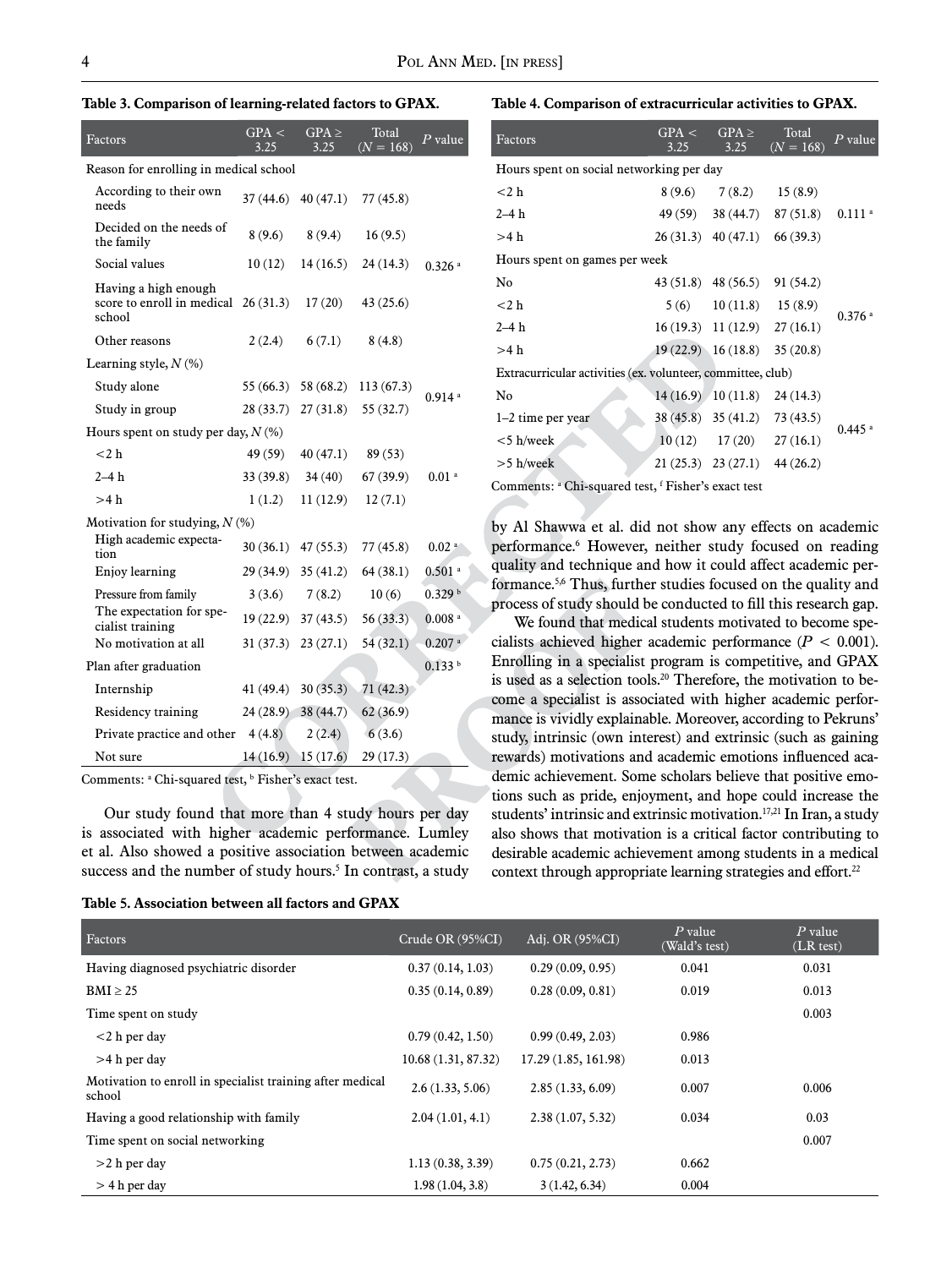According to our study, having a good relationship with a family is associated with higher academic performance. This issue is quite different from previous studies, which showed no association between relationship status and academic performance.6 However, families are still involved in Thailand, even at the university level. In our study, 82% of medical students' educational support was from their families. Moreover, 6% of our medical students reported 'pressure from family' as their motivation for study. However, the subgroup analysis was not performed because the number of cases was insufficient to create an adequate power.

Social networking is another issue to be discussed. According to our study, using social networks for up to 4 h per day is significantly associated with high academic performance  $(P < 0.001)$ . In contrast, Ajay's study reported that the higher the use of social networks, the lower the academic performance among medical students.<sup>23</sup> However, our study did not identify what activities medical students used on social networks; we only defined these as non-academic activities. A study claimed that medical students do not use social networks just for entertainment purposes but also for health-related purposes. Those activities were not purely academic; for example, reading health-related news, helping to complete assignments, conference preparation, test preparation, and research-related purposes.<sup>23</sup> We suggest that further studies identify this factor, evaluate it better, and fill this research gap.

Psychiatric disorders such as major depressive disorder or generalized anxiety disorder are common among medical students.<sup>24</sup> Our study shows that having diagnosed psychiatric disorder negatively affected academic performance  $(P = 0.021)$ . Among the participants in this study, major depressive disorder was most diagnosed, followed by dysthymia and adjustment disorder. Similarly, Moreira de Sousa's study showed that depressive symptoms are associated with poor academic performance.<sup>25</sup> To ensure that the medical students are not depressed, we believe a good mental health support system, especially an effective depression screening system or an accessible counseling service, should be provided in all medical schools. However, the psychiatric issue may not always be related to lower performance, as a study from Pakistan found that low anxiety levels may conversely help increase academic performance. Hirschi's study in 2015 found that people with narcissistic personalities succeed more in their careers<sup>26</sup> due to their obsession with self-improvement. Our study only mentioned diagnosed psychiatric disorders but not personality or traits, affecting students' academic performance.

The strength of this research is that all potential factors influencing academic performance among medical students were analyzed by a standard evaluating method. All information was randomized. However, the study employed a crosssectional design, which might not detect changes over time. Therefore, an additional longitudinal study may be needed. In addition, future research may expand to cover the population from the first to the last year of medical training.

### **6. Conclusion**

- (1) Factors associated with medical students' academic performance can differ in geographic areas according to different cultures or lifestyles.
- (2) Those factors should be adequately studied to design better medical curriculums.

#### **Conflict of interest**

We declared no conflict of interest.

#### **Funding**

This study received no funding.

#### **Acknowledgments**

We thank Ms. Nannapat Pruphetkaew and Mr. Kittisak Choomalee for statistical analysis. We also thank Mr. Athanasios Maniatis for English language editing and proofreading.

#### **Ethics**

Ethical approval was obtained from the Human Research Ethics Committee, Faculty of Medicine, Prince of Songkhla University; the reference number was REC.64-021-9-1.

#### **References**

- Marwan Y, Ayed A. Selection criteria of residents for residency programs in Kuwait. *BMC Med Educ.* 2013;13:4. https://doi:10.1186/1472-6920-13-4.
- <sup>2</sup> Khasawneh W, Obeidat N, Albiss B, El-Salem K. Selection criteria and match results for postgraduate residency programs: A cross-sectional model from a major academic center in Jordan. *Ann Med Surg (Lond).* 2020;59:199–203. https:// doi.org/10.1016/j.amsu.2020.10.001.
- <sup>3</sup> Wijekoon CN, Amaratunge H, de Silva Y, Senanayake S, Jayawardane P, Senarath U. Emotional intelligence and academic performance of medical undergraduates: a cross-sectional study in a selected university in Sri Lanka. *BMC Med Educ.* 2017;17(1):176. https://doi. org/10.1186/s12909-017-1018-9.
- <sup>4</sup> Alotaibi AD, Alosaimi FM, Alajlan AA, Bin Abdulrahman KA. The relationship between sleep quality, stress, and academic performance among medical students. *J Family Community Med.* 2020;27(1):23–28. https://doi. org/10.4103/jfcm.JFCM\_132\_19.
- <sup>5</sup> Lumley S, Ward P, Roberts L, Mann JP. Self-reported extracurricular activity, academic success, and quality of life in UK medical students. *Int J Med Educ.* 2015;6:111–117. https://doi.org/10.5116/ijme.55f8.5f04.
- <sup>6</sup> Al Shawwa L, Abulaban AA, Abulaban AA, et al. Factors potentially influencing academic performance among medical students. *Adv Med Educ Pract.* 2015;6:65–75. https://doi.org/10.2147/AMEP.S69304.